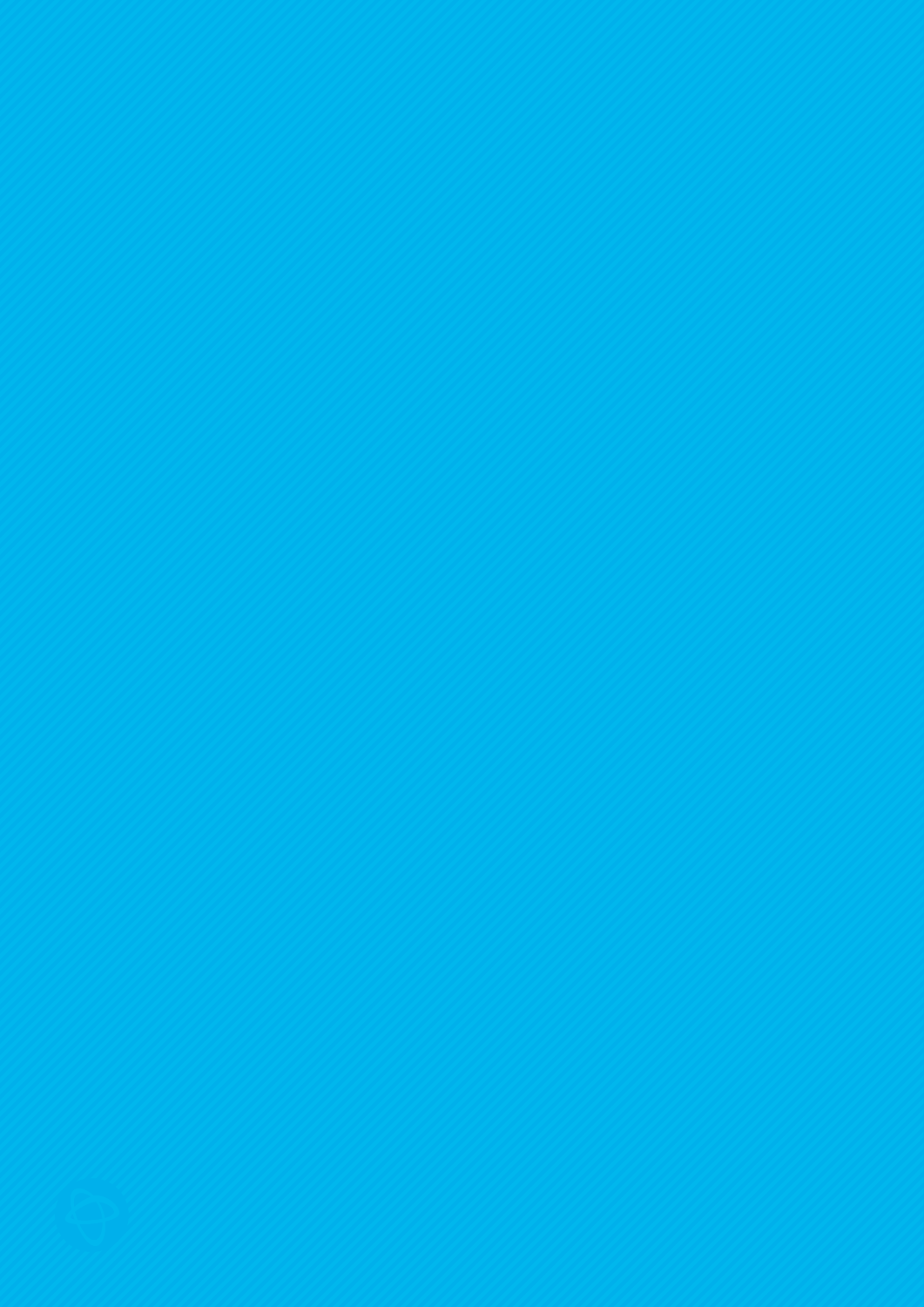

# Annual growth by powers of ten. Within the shortest time, digital communications have come a long way.

Digital communications technologies have come a long way. From the first Internet connections established over copper landline telephone networks in the 1980s to today's high-velocity fibre-optic networks, providers are constantly being challenged to develop technologies capable of transmitting huge amounts of data. To enable interoperability between systems, data networks that relied on the most diverse topologies, technologies and protocols were created.

Along with the growth of the Internet and the emergence of mobile telephony, ISDN (Integrated Services Digital Network) replaced analogue telephone networks, providing the means to transfer both voice and

data across the same network infrastructure. Whilst ISDN was well-suited to handle the data rates for voice connections, its limited bandwidth soon meant a bottleneck for the huge data flow of the Internet.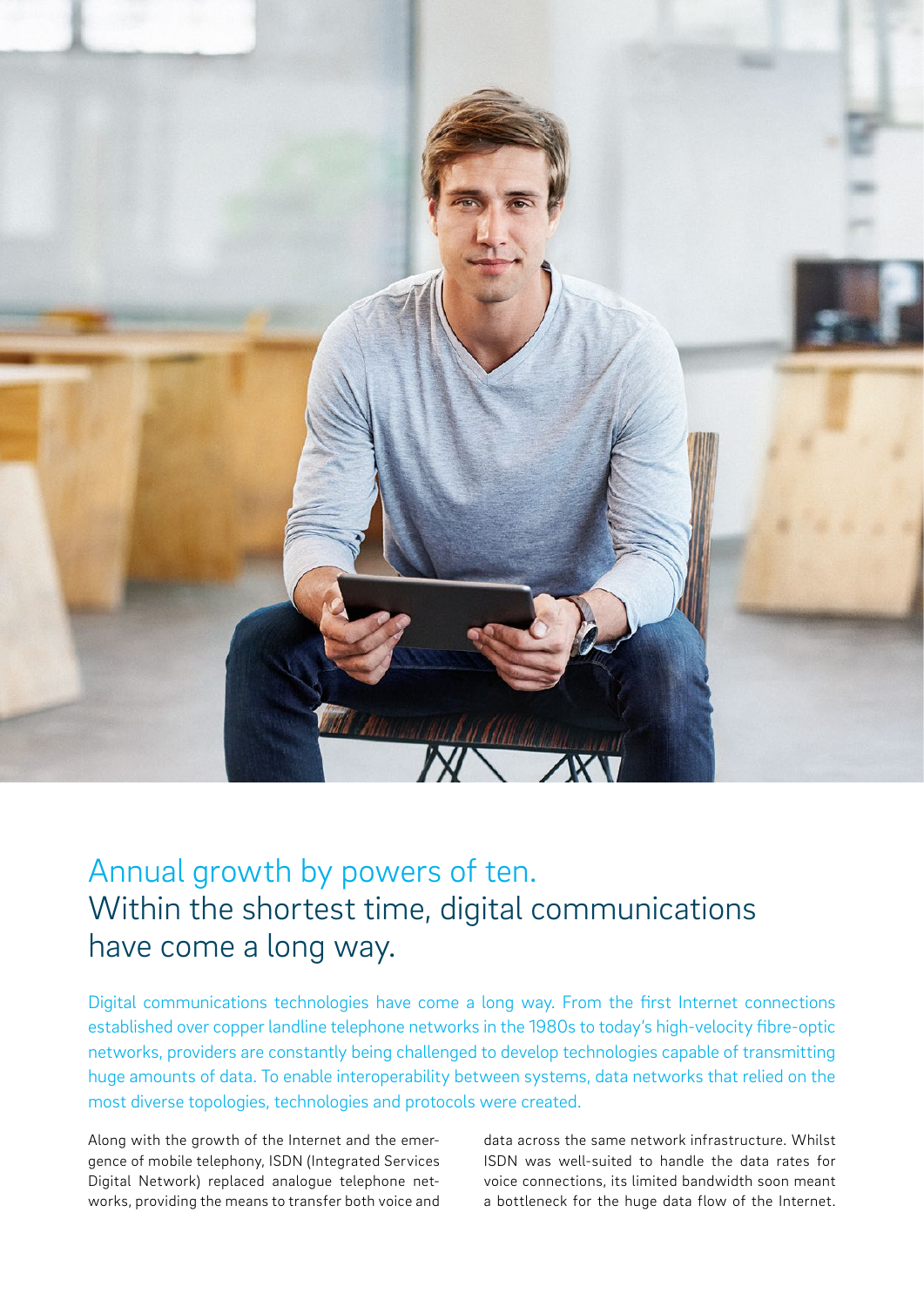The massive growth in digital communications, along with an overwhelming mass of data for processing, evaluating and storing, is challenging network providers to develop technologies that ensure the operability, efficiency and economic feasibility necessary to keep businesses competitive.

Overlapping networks capable of supporting emerging trends such as big data, Industry 4.0, the Internet of things (IoT), data mobility, social networks and cloud computing were built up. Naturally, maintaining and interconnecting these overlapping networks incurred tremendous costs, which eventually led providers worldwide to consolidate legacy infrastructures into all-IP networks.

For businesses, the migration to all IP means a leap forward in effectiveness and security, along with a reduction in costs.

However, not all organisations can accomplish the switch overnight, and many of them have made considerable investments in the past to procure, implement and integrate their existing IT infrastructure. For these businesses, Nconnect Voice technology offers a way to benefit from modern, high-performance IP-based communications whilst keeping their legacy PBX system.

Being the first step towards an all-IP setup, Nconnect Voice enables these businesses to protect their historical investments whilst keeping their options open for future technical development.

#### **What is Nconnect Voice? The protocol that connects future generations of communications devices.**

SIP (Session Initiation Protocol) is a signalling protocol used to control communication sessions over IP (Internet Protocol) networks. It has emerged as the universal standard for Voice-over-IP (VoIP) services. To put it simply, SIP is a way to initiate, terminate, accept, reject, hold or redirect voice calls over the Internet.

The unconfined accessibility of the Internet anywhere and anytime has led to the creation of SIP-based trunking services which enable organisations to migrate from physically separate voice and data connections to a consolidated IP-based network infrastructure.

A trunk is a phone line that connects an on-premise PBX system to the provider's network to enable calls over a predefined number of channels. It provides a path for both voice transmission and signalling, e.g. dialling instructions and call control. In contrast to traditional PRI (Primary Rate Interface) or BRI (Basic Rate Interface) connections, the total bandwidth can be shared, providing greater flexibility to adapt the available bandwidth to voice and data traffic.

Traditionally, trunks had to be leased from the carrier provider in blocks containing a predefined number of channels, each representing an extension and its respective phone number. In Germany for example, the only choice was between 2 channels (BRI) or 30 channels (PRI). The connection was established using TDM (time-division multiplexing) technology, with the bandwidth available per channel being restricted to 64 kbps. In a similar manner, Nconnect Voice connects the telephone system to the carrier network, enabling inbound and outbound calls over a predefined number of voice channels. In contrast to traditional trunking, the Nconnect Voice connection is established over the Internet, enabling a host of technical and operational benefits for business communications.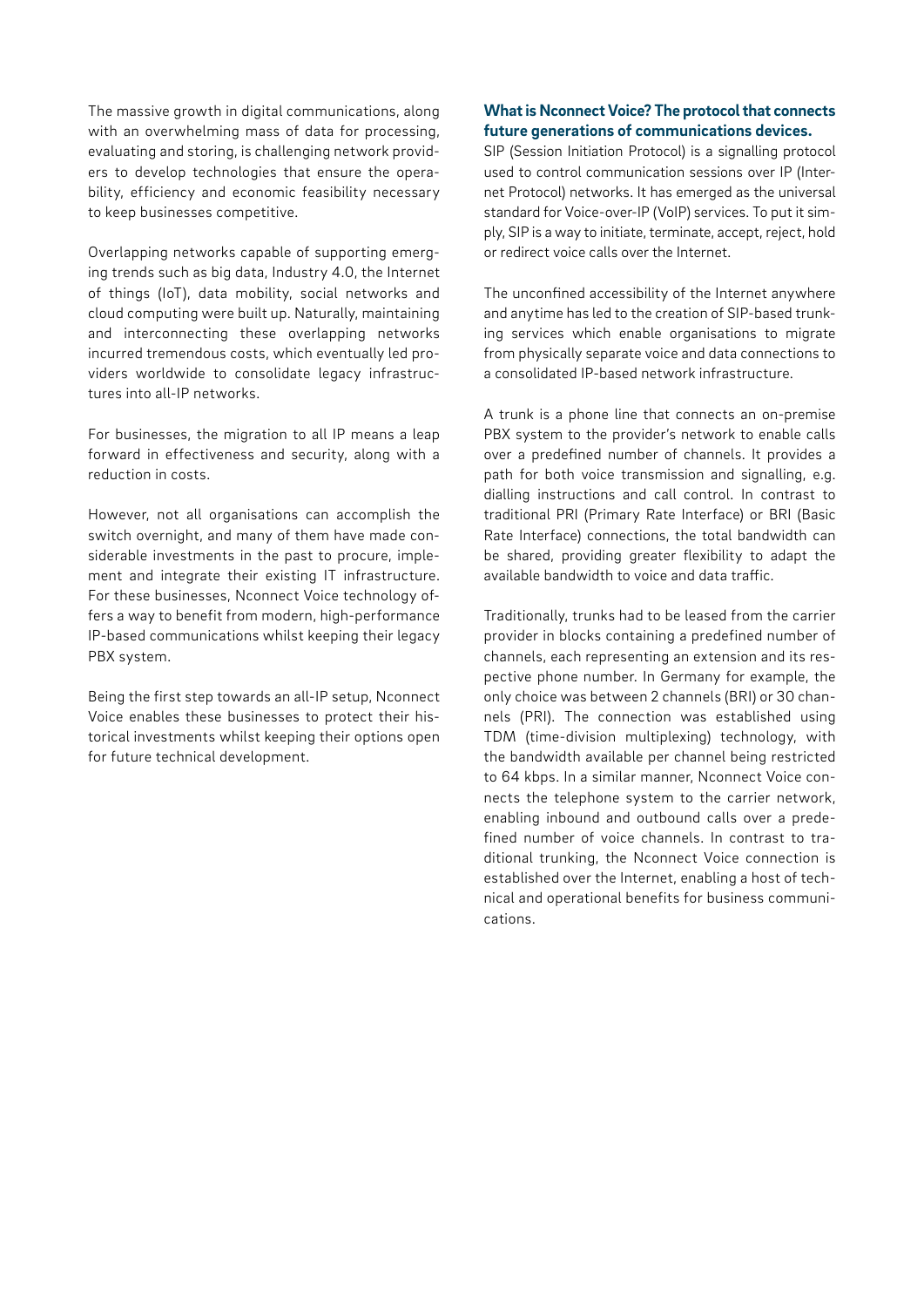#### On-premise system



#### **Requirements for Nconnect Voice.**

It is a common misconception that switching to Nconnect Voice requires additional hardware and handsets. In fact, Nconnect Voice can be implemented using legacy on-site PBX systems. Connecting a traditional PBX to a Nconnect Voice service typically requires a SIP gateway, hardware that converts classic telephony interfaces to SIP-enabled IP interfaces. The ability to use existing devices is among the most obvious benefits of Nconnect Voice as it helps businesses contain communications costs and simplify operations.

Whilst any legacy telephone system can be connected to a Nconnect Voice service, different technologies, mostly depending on the age of the existing telephone system, pose different requirements to the setup. Whereas some older PBX systems will require inexpensive hardware to connect to the Nconnect Voice, no additional hardware is needed in most cases.

#### **Older legacy, non-IP PBX systems.**

Older PBX systems purchased more than five years ago typically rely on PRI, T1 or Business Line interfaces for connectivity. Connecting these telephone systems to a Nconnect Voice service requires an IAD (Integrated Access Device) or a similar piece of hardware to convert voice signals and signalling protocols. An IAD provides an affordable way of extending the usefulness of legacy hardware.

#### **More recent, non-IP PBX systems.**

Many legacy telephone systems can be upgraded to provide Nconnect Voice interfaces. Depending on the respective vendor, the measures required to establish SIP connectivity vary, from a simple software upgrade to considerable hardware and software replacements. Typically, these recent legacy PBX systems will connect directly to the Nconnect Voice service.

#### **IP PBX systems.**

Being the most recent PBX generation, IP telephone systems offer native Nconnect Voice interfaces, which enable direct connection to the Nconnect Voice, along with quick and easy configuration. All you have to do to enable Nconnect Voice is establish a connection and enter the provided credentials. NFON is collaborating with many leading IP PBX vendors to obtain certifications for their devices, ensuring easy setup and interoperability. However, depending on the vendor, some devices may require additional equipment.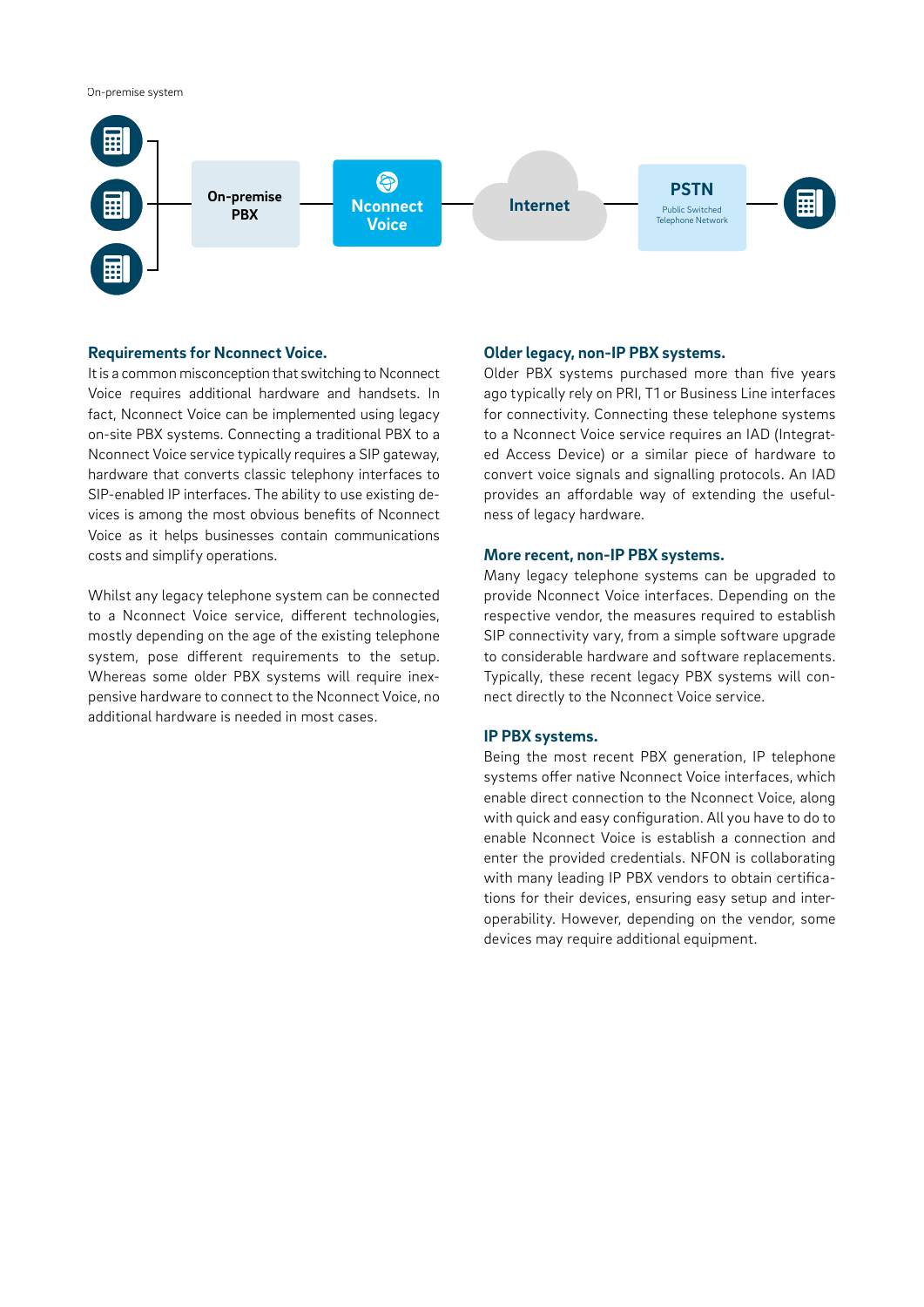# Nconnect Voice service: Benefits for organisations. On-demand scalability and instant cost savings in an all-IP-ready environment.

#### **Total cost of ownership.**

As shown, little or no investment is needed to connect an on-premise telephone system to a Nconnect Voice service. Additionally, the technology offers a range of options and benefits that help businesses significantly reduce costs.

Call charges: Businesses that operate internationally typically maintain offices in different countries. Consequently, a significant share of telephone traffic results from internal collaboration across the company. In a traditional setup, this will result in disproportionately high long-distance call charges. With Nconnect Voice, long-distance charges do not apply as all calls are considered local.

Capital expenses: Switching to Nconnect Voice enables businesses to consolidate their voice and data networks into a converged, IP-based infrastructure, significantly reducing capital expenses. Moreover, the useful life of legacy PBX hardware may be extended across headquarters and offices.

Operational costs: Using a converged network rather than two disparate systems for voice and data transfer reduces maintenance and upgrade costs. Furthermore, trunks do not have to be leased in predefined number blocks any longer – organisations gain the flexibility to scale their telephony solutions to meet demand.

#### **Efficiency and productivity.**

In an era of rapidly accelerating product cycles, 24/7 customer support, global collaboration and cost pressures, continually increasing efficiency and productivity is the core of business success. Nconnect Voice provides companies with a means to addresscommunication challenges and stay ahead of the game.

#### **Quality of speech.**

Nconnect Voice delivers high-quality, reliable digital voice services whilst leveraging legacy, on-site telephone systems. In doing so, it facilitates easier communications with better service.

#### **Easily upgradable.**

Nconnect Voice paves the way for unified communications. With NFON cloud communications, businesses have access to a wide range of industry-specific, IP-based communications solutions which can be added on at any time, just in time.

#### **Improved collaboration.**

VoIP technology and Nconnect Voice applications provide a platform that enables unified communications, conferencing and collaboration. As a result, moving to Nconnect Voice may prove to be a game changer for teams working across distributed locations.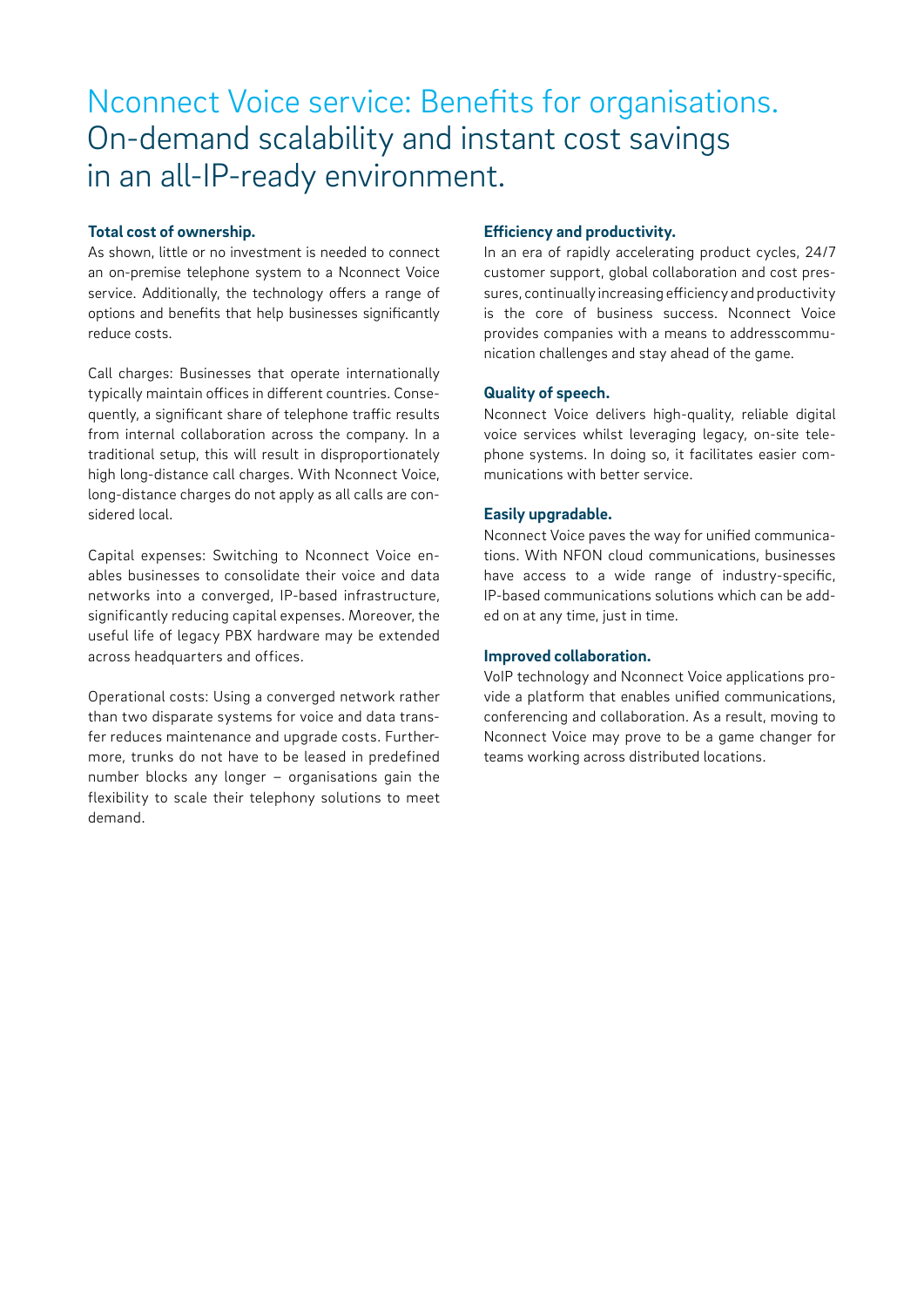#### **Business process optimisation.**

The improved business processes enabled by using Nconnect Voice affect a range of other areas such as employee and customer satisfaction, collaboration, compliance and many more.

#### **Redundancy and reliability.**

Whilst legacy networks were extremely resilient and highly available, an outage with the service provider would leave customers disconnected for an unknown length of time. Nconnect Voice services from a top provider such as NFON are hosted on redundant data centres, making them virtually fail-safe.

#### **Consolidating vendors company-wide.**

As companies were historically confined to local offers when procuring telephony for subsidiaries, they typically still maintain contracts with multiple vendors. Consolidating these vendors in favour of a one-stop provider may lead to significant savings, even more so as Nconnect Voice comes with usage-based pricing and reliable performance.

#### **Consolidating technologies across subsidiaries.**

For businesses with multiple offices and locations, Nconnect Voice opens up additional potential to increase efficiency and reduce costs. High-quality Nconnect Voice providers maintain a network of international carriers that enables them to offer worldwide service delivery and phone number localisation. By running voice and media data through Nconnect Voice, employees and clients across all subsidiaries enjoy a seamless communications experience, increasing in-house collaboration and enhancing customer service.

#### **Simplifying management.**

Nconnect Voice eliminates the need for hard wires, which significantly reduces maintenance costs. Nconnect Voice providers such as NFON offer a variety of additional communications services, so businesses can rely on a single source for all communications systems and services.

#### **Business development.**

With innovative technologies and digital communication channels emerging at an unprecedented pace, businesses are constantly being challenged to react quickly. Gaining the flexibility, scalability and leeway to adapt to rapidly changing business and technical requirements is made possible with Nconnect Voice.

#### **Gaining flexibility and scalability.**

Nconnect Voice is a reliable way to support fluctuations and growth in call volume without overpaying for unneeded extensions. Connecting with an on-premise PBX to Nconnect Voice enables businesses to add capacity on demand. To support growth, capacity can be added with little effort and no on-site installation, resulting in significant time savings and cost reduction.

#### **Keeping all options open.**

As more companies replace on-premise PBX systems in favour of hosted telephone systems, Nconnect Voice could also be an attractive intermediate solution for those businesses that are not yet ready for the move. Nconnect Voice keeps all options open for a move later to full cloud services. With Nconnect Voice, Cloudya, the cloud telephone system from NFON, is simply one step away, opening up a variety of communications services.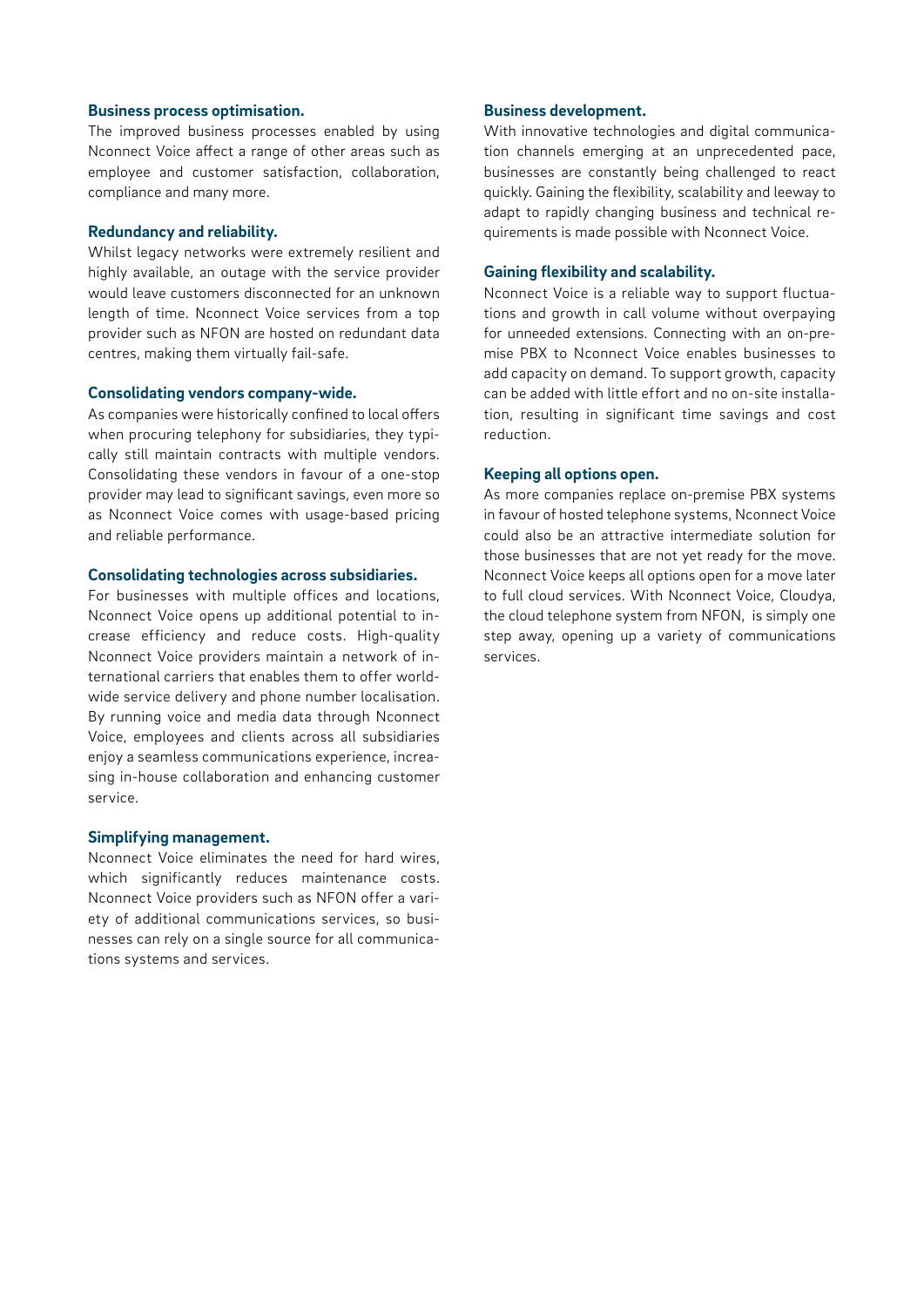# Implementing Nconnect Voice. IP-based PBX vs legacy hardware phone – choosing the right approach.

When it comes to implementing Nconnect Voice in an organisation, there are two basic approaches to choose from, depending on the type of telephone system. Staying with a legacy hardware PBX or using an IP-based PBX both have their pros and cons.

### **Pros and cons:**

#### **Nconnect Voice with an IP PBX.**

Especially when an entirely new infrastructure ought to be implemented, going with an IP telephone system may prove beneficial. This means that SIP-enabled equipment must be procured and connected to the NFON service to interact directly with the trunk.

NFON cooperates with many IP PBX vendors to obtain certifications that ensure easy set up and optimal interoperability.

## **Pros and cons:**

#### **Nconnect Voice with a legacy, on-premise PBX.**

Businesses have often made significant investments in on-site telephone systems with legacy handsets, making them reluctant to go for a complete replacement. On the other hand, many are seeking to tap into the benefits of a SIP-based solution.

Nconnect Voice enables businesses to do so at minimal expense by connecting the traditional PBX to the service through a multiport VoIP gateway.

#### **Pros**

- Advanced features
- Maintenance costs are significantly lower than for legacy PBX systems

#### **Cons**

- Investment in additional hardware
- > Staff must be trained

#### **Pros**

- **Extended usage for legacy equipment means no** additional investment
- ▶ No replacement of hardware phones required
- Reduced call rates, no charges for calls between subsidiaries
- ▶ No training required as call procedures remain unchanged

#### **Cons**

- > Prolonged hardware maintenance costs
- All-IP telephony features unavailable

If you are considering the move to an IP-based PBX, be sure to compare its features and benefits to those of Cloudya.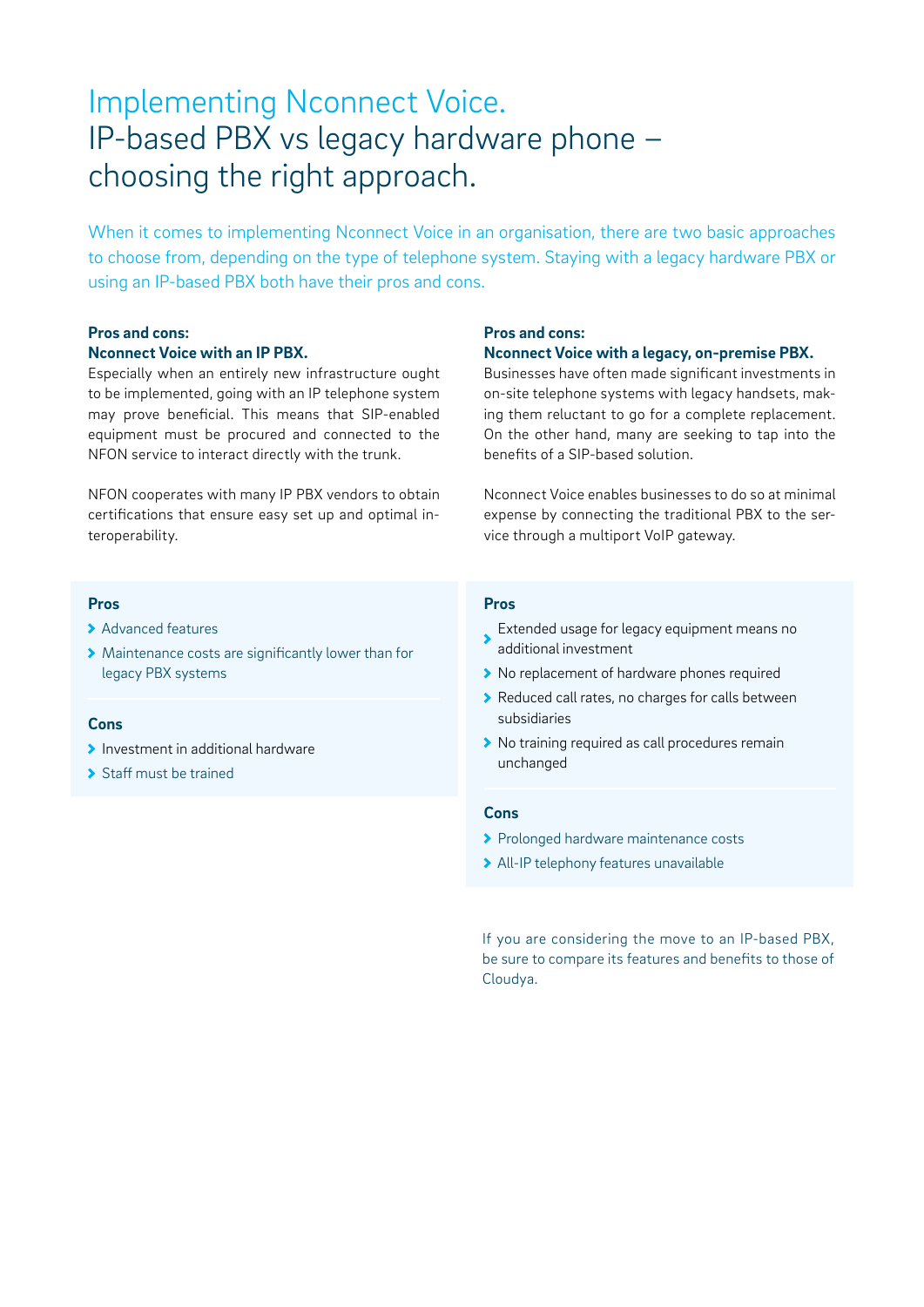#### **Starting up – on-premise or cloud-based PBX?**

Offering a host of benefits ranging from low maintenance to on-demand scalability and business continuity, as well as the availability of a variety of complementary solutions and services, a cloud telephone system will likely be the go-to means of voice communications for most businesses.

Even though the benefits of a sophisticated cloud telephony service are hard to ignore, some companies must stay with their existing setup for many reasons. For these businesses, Nconnect Voice offers an attractive intermediary technology that helps them increase productivity, decrease expenses, and get ready for all IP.

Cloudya offers compelling advantages over an onpremise solution, especially for companies spanning distributed locations, with a mobile workforce and/or employees working from home.

However, if you prefer to go with the on-premise solution using Nconnect Voice, you can also make the change to Cloudya whenever you choose, without switching your service provider.

#### **Choosing the right service provider.**

As the performance of communications services is critical to business success, service provider selection is a fundamental strategic decision. Not all providers are created equal, nor are the solutions and services they offer. Whilst some only offer one service, other providers such as NFON offer a wide range of communications services, providing flexible options for customers to expand and scale their businesses – whenever and wherever they need to, just in time.

When determining which service provider to go with, organisations should look closely at how well the service provider matches to their respective growth strategies. There are a number of prerequisites to look for in a service provider in order to narrow down the list of candidates.

Proven service providers with a long track record of experience – such as NFON - will offer easy integration with common enterprise applications and will develop additional interfaces to keep up with market demand. They will also have a reliable infrastructure in place, with highly available inland servers that comply with regulations. Additionally, providers such as NFON will maintain their own international carrier networks, securing unrestricted worldwide connectivity.

In addition to these basic considerations, there are many questions to ask in order to evaluate how well the telephony solution will perform with respect to ease of operations, flexibility, scalability and TCO.

Nconnect Voice is the state-of-the-art means to enable cloud-based telephony with any on-premise PBX system and will remain so. Nconnect Voice is the go-to solution for companies and organisations seeking to leverage their existing PBX investments. With service provider selection being a fundamental strategic decision, the options should be scrutinised closely to obtain a high-grade service that offers optimal voice quality and on-demand scalability, along with competitive pricing.

Long-standing experience, a fail-safe infrastructure certified to the highest security standards, a comprehensive international carrier network and a wide range of cloud services options place NFON at the top of the list.

| <b>Nconnect Voice vs Cloudya</b>                                    |                                                                      |
|---------------------------------------------------------------------|----------------------------------------------------------------------|
| <b>On-premise IP PBX + Nconnect Voice</b>                           | Cloudya                                                              |
| Investment in PBX hardware                                          | No hardware required                                                 |
| Investment in phone hardware                                        | Existing IP phones may be used                                       |
| Installation and maintenance fees                                   | Unlimited updates, free of charge                                    |
| Scales, yet each office needs a separate<br><b>PBX</b> installation | Unlimited scalability across locations                               |
| Limited features, dependent upon<br>vendor and model                | Over 150 high-end features                                           |
| Possible limitations with<br>enterprise app integration             | Easy integration with CRM and other<br>enterprise-level applications |
| Charges based on actual use                                         | Charges based on actual use                                          |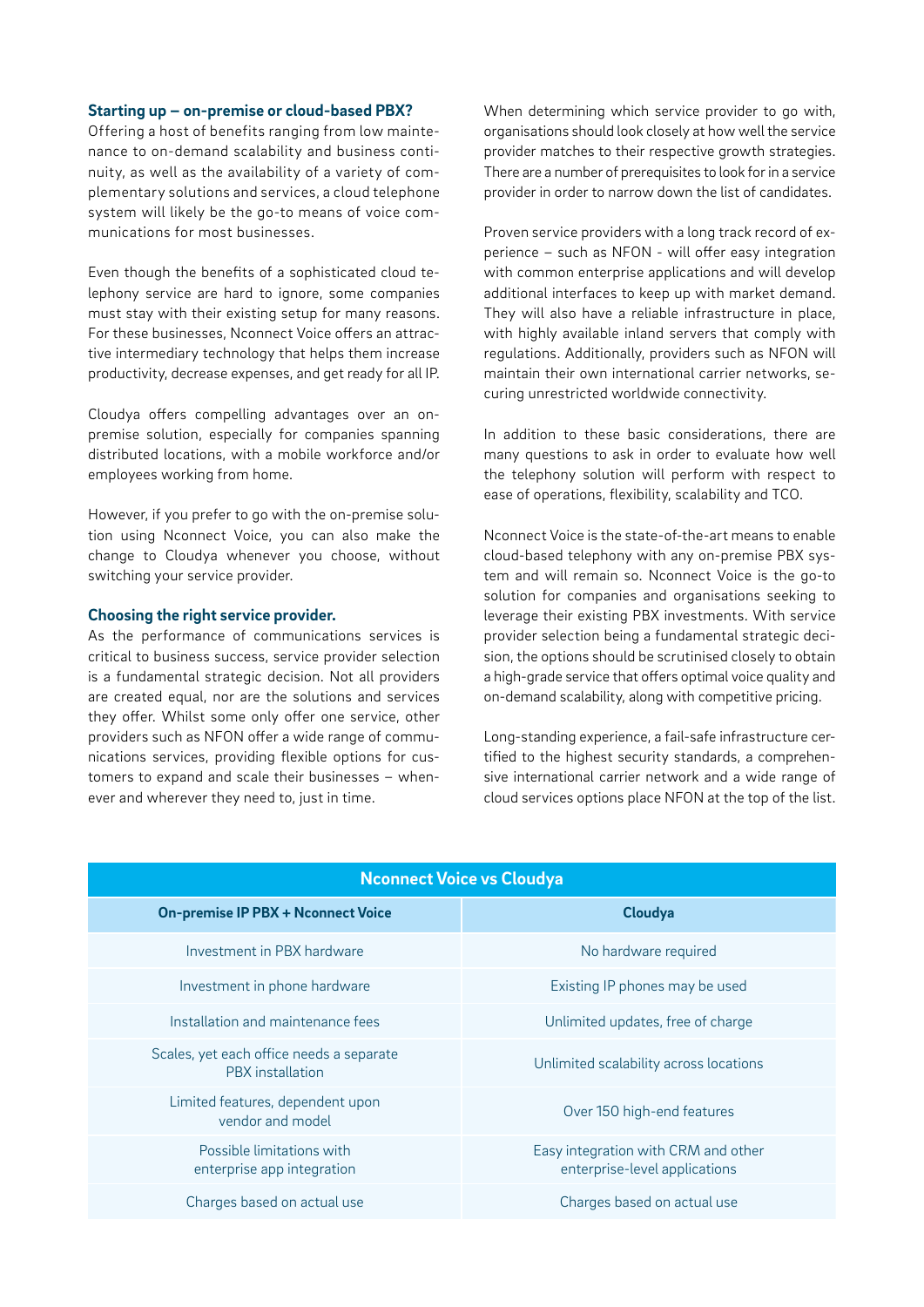| Important questions to ask |  |
|----------------------------|--|
|                            |  |

| 1  | Should we choose Nconnect Voice or move<br>directly to a cloud-based PBX?              |
|----|----------------------------------------------------------------------------------------|
| 2  | How long has the provider served our<br>market, and what is their reputation?          |
| 3  | Where are the servers located? Do they com-<br>ply with the relevant regulations?      |
| 4  | Will individual development be necessary<br>to implement Nconnect Voice?               |
| 5  | What Service Level Agreements does the<br>provider offer?                              |
| 6  | Does the solution require the purchase of addi-<br>tional hardware?                    |
| 7  | Does the solution require the installation of<br>additional software?                  |
| 8  | What are the contract periods? Is it possible<br>to easily switch to another provider? |
| 9  | Can channels be easily added/removed<br>to scale?                                      |
| 10 | How do charges work? Will we only pay for<br>what we actually use?                     |
| 11 | Does the provider offer additional services<br>to support expansion?                   |

## **Data Security Made in Germany**

Nconnect Voice is hosted on secure, geo-redundant, inland data storage centres. Our servers comply with the EU Electronic Communications law and meet the highest standards of data security, system availability, accounting precision, and many more.

NFON data storage centres have been certified according to ISO/ IEC 27001 – Information Security Management.